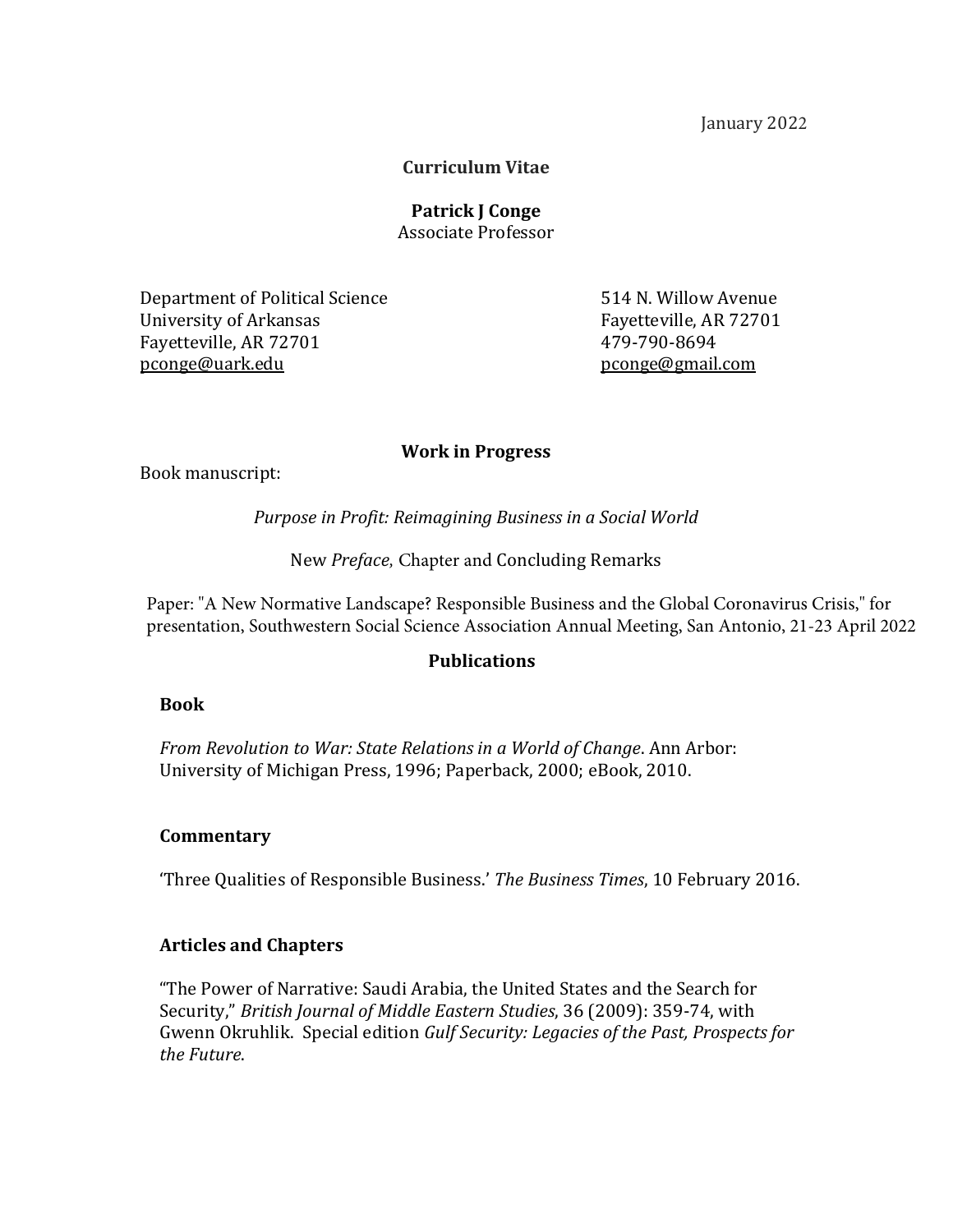Reprinted "The Power of Narrative: Saudi Arabia, the United States and the Search for Security." In Matteo Legrenzi, ed., *Gulf Security: Legacies of the Past, Prospects for the Future*. London: Routledge, 2013.

"The Politics of Border Disputes on the Arabian Peninsula." *International Journal* 54 (1999): 230-48, with Gwenn Okruhlik.

"National Autonomy, Labor Migration and Political Crisis: Yemen and Saudi Arabia." *The Middle East Journal*, 51 (1997): 554-65, with Gwenn Okruhlik.

"The Concept of Political Participation: Toward a Definition." *Comparative Politics* 20 (1988): 241-49.

## **Invited Submission**

"*al mayyir fi al 'alakat aldualia*" (The Norms in International Relations) in *al majala al 'arabia fi dirasat aldualia* (The Arab Journal of International Studies) 7 (2003): 71-100.

## **Proceedings**

"Inventions as Illusions: The Special Relationship and Separate Ideals of the United States and Saudi Arabia." In Patrick McGreevy, ed., Proceedings of the International Conference, *America in the Middle East: The Middle East in America*; Beirut, Lebanon, 18-21 December 2005. Beirut: American University of Beirut, 2006: 167-79.

### **Selected Reviews**

*Repression and Accommodation in Post-Revolutionary States* (NY: St. Martin's), by Matthew Krain. *Political Science Quarterly* 116 (2001): 151-53.

*The Conscription Society: Administered Mass Organizations* (New Haven: Yale University), by Gregory J. Kasza. *American Political Science Review* 93 (1999): 731-32.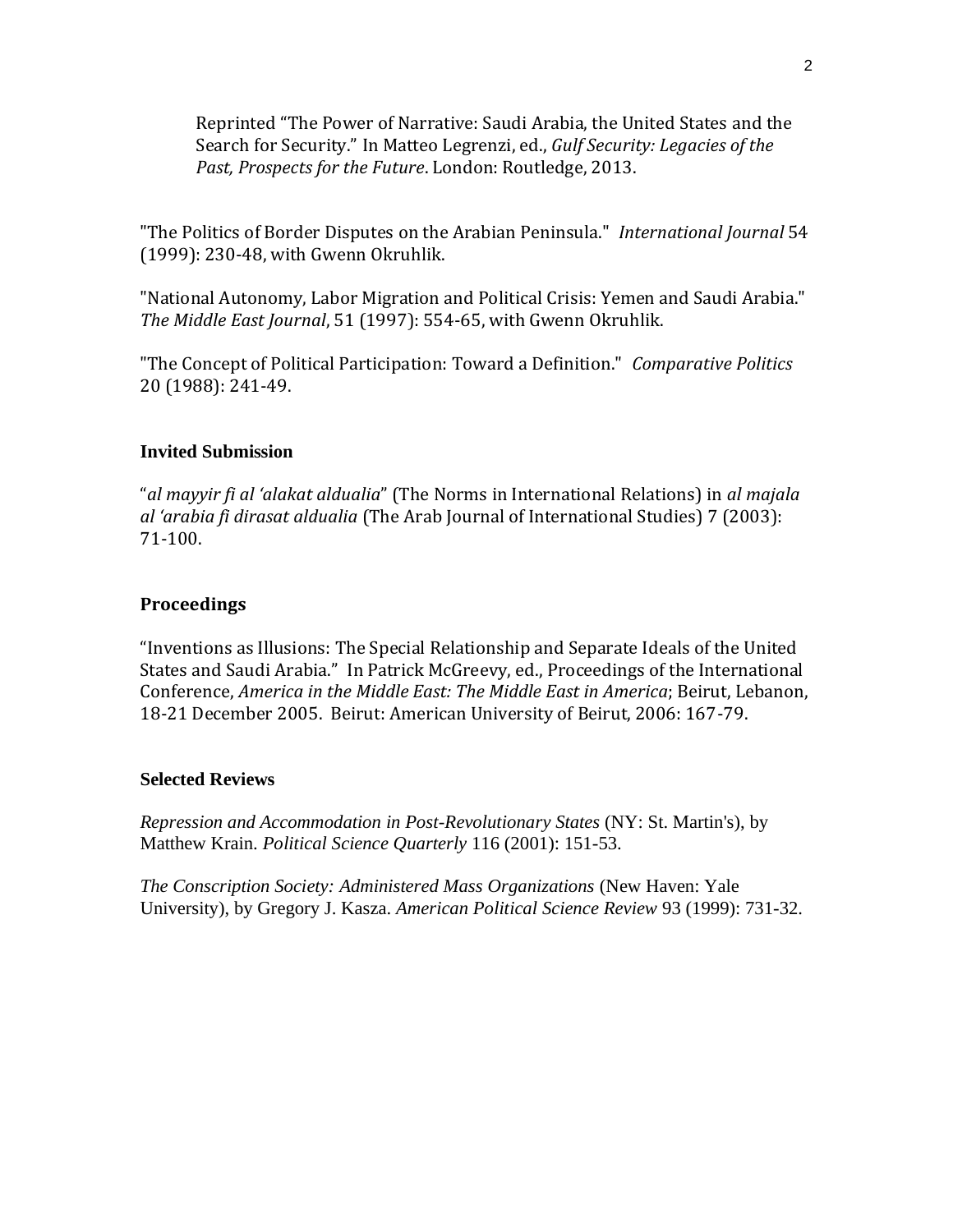## **Conferences**

## **Recent Papers**

"Whither Politics? Saudi Arabia, China and the Business of Oil." Presented at the *Middle East Studies Association* Meetings, Washington, DC, December 2011.

"Business as International Problem Solver: What Social Responsibility?" Presented at the *International Studies Association* Tenth Comparative Interdisciplinary (CISS) Millennium Conference, Venice, Italy, July 2010.

### **Invited Lecture**

"Whither Politics? Saudi Arabia, China and the Business of Oil." Paper presented at the workshop on *The Gulf across East and West: Charting GCC and Iranian Inter-Asia Relations*, Universita Ca' Foscari Venezia, Venice, Italy, May 2011.

## **Brown Bag Luncheon**

Presented research, "Business as Transnational Stakeholder: What Social Responsibility?" Sponsored by the Departments of Management and Political Science, University of Arkansas, February 2011.

# **Grants/Fellowships/Stipends**

#### **Grant**

Fulbright Scholar Award (Lebanon 2005). Visiting Associate Professor at the American University of Beirut. Department of Political Studies and Public Administration.

### **Stipend**

Summer Research Stipend, 2010: \$5,000, Awarded by the Fulbright College of Arts and Sciences, University of Arkansas.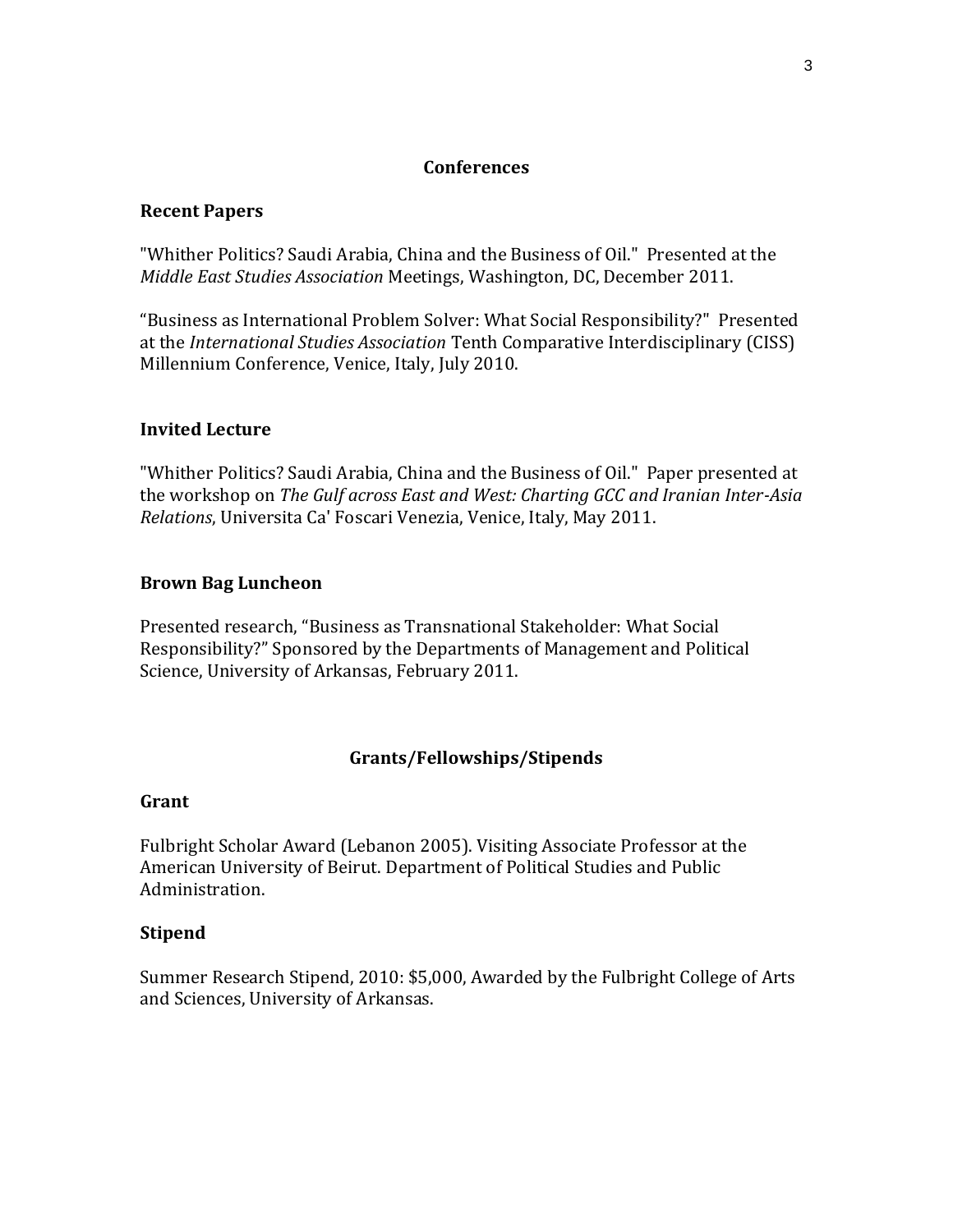## **Recent Appointments**

Associate Professor. University of Arkansas, Fayetteville. 2002—\*.

Visiting Associate Professor. University of California, Santa Cruz. 2006-2007.

## **Teaching Experience**

## **Courses: Undergraduate**

Theories of International Relations Foreign Policy Analysis International Organization Foreign Policy of the United States Security, Conflict, Violence, War

International Norms and Corporate Social Responsibility (Introduced into Catalog, University of Arkansas)

### **Courses: Graduate**

Theories of International Politics International Human Development Global Governance